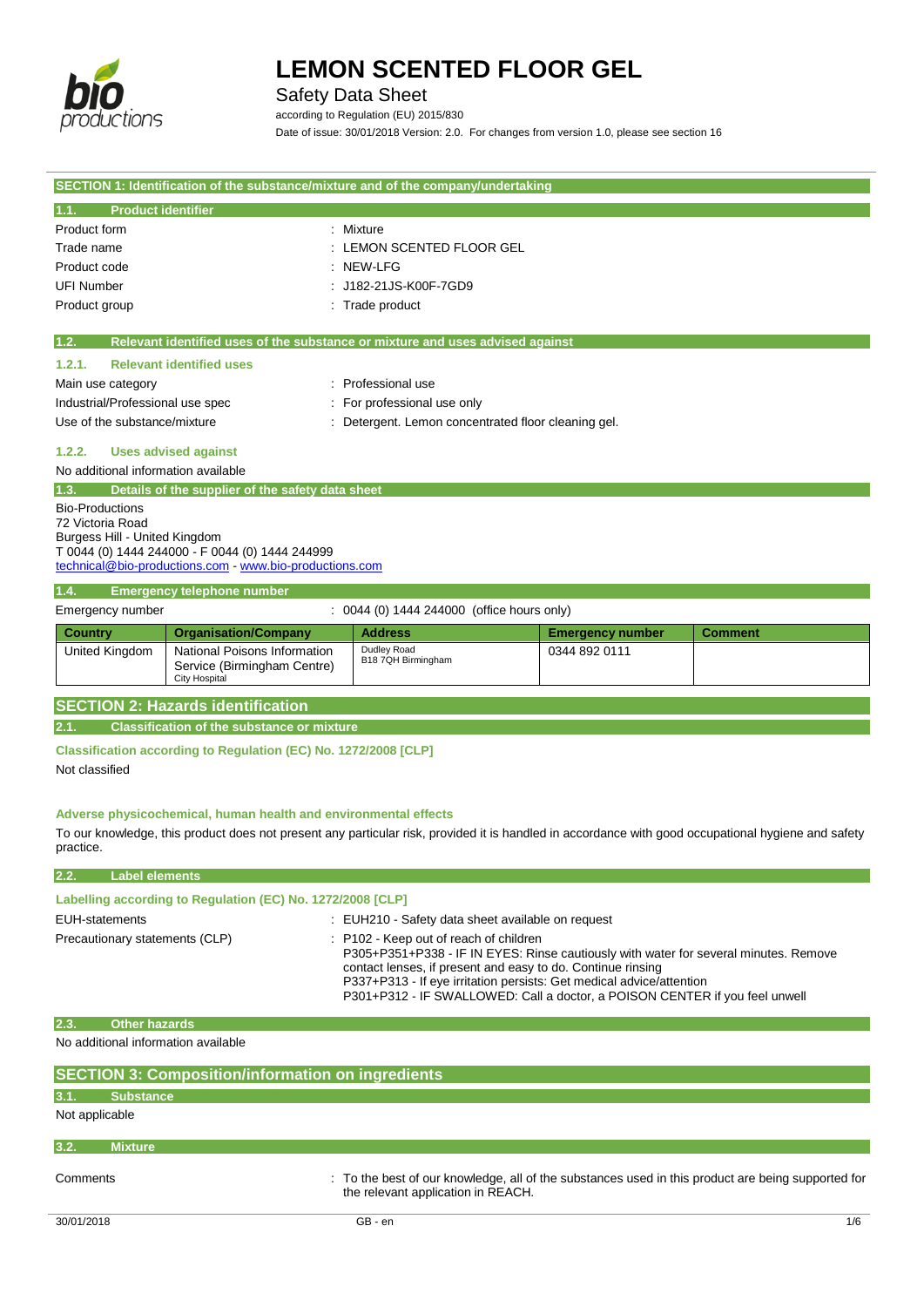This mixture does not contain any substances to be mentioned according to the criteria of section 3.2 of REACH annex II

## Safety Data Sheet

### according to Regulation (EU) 2015/830

**SECTION 4: First aid measures 4.1. Description of first aid measures** First-aid measures general example in the univell, seek medical advice (show the label where possible). Never give anything by mouth to an unconscious person. First-aid measures after inhalation : Remove person to fresh air and keep comfortable for breathing. First-aid measures after skin contact : Wash skin with plenty of water. First-aid measures after eye contact : Rinse eyes with water as a precaution. First-aid measures after ingestion : Rinse mouth. Do NOT induce vomiting. Call a POISON CENTER or doctor/physician if you feel unwell. **4.2. Most important symptoms and effects, both acute and delayed** No additional information available **4.3. Indication of any immediate medical attention and special treatment needed** Treat symptomatically. **SECTION 5: Firefighting measures 5.1. Extinguishing media** Suitable extinguishing media : The product is not flammable. Use extinguishing agent suitable for surrounding fire. Water spray. Dry powder. Foam. Carbon dioxide. **5.2. Special hazards arising from the substance or mixture** Hazardous decomposition products in case of fire : Toxic fumes may be released. **5.3. Advice for firefighters** Protection during firefighting **intercoll and the CO** not attempt to take action without suitable protective equipment. Self-contained breathing apparatus. Complete protective clothing. **SECTION 6: Accidental release measures 6.1. Personal precautions, protective equipment and emergency procedures 6.1.1. For non-emergency personnel** Emergency procedures **in the contract of the Contract Contract Contract Contract Contract Contract Contract Contract Contract Contract Contract Contract Contract Contract Contract Contract Contract Contract Contract Contra 6.1.2. For emergency responders** Protective equipment **interest in the suitable controller information** : Do not attempt to take action without suitable protective equipment. For further information refer to section 8: "Exposure controls/personal protection". **6.2. Environmental precautions** Avoid release to the environment. **6.3. Methods and material for containment and cleaning up** Methods for cleaning up example of the state up liquid spill into absorbent material. Other information **intervals and the Contract of Materials or solid residues at an authorized site. 6.4. Reference to other sections** For further information refer to section 13. **SECTION 7: Handling and storage 7.1. Precautions for safe handling** Precautions for safe handling : Ensure good ventilation of the work station. Wear personal protective equipment. Hygiene measures **included in the state of the state of the state of the state of the state of the state of the state of the state of the state of the state of the state of the state of the state of the state of the state** product. **7.2. Conditions for safe storage, including any incompatibilities** Storage conditions **Storage conditions** : Store in a well-ventilated place. Keep cool. **7.3. Specific end use(s)** No additional information available **SECTION 8: Exposure controls/personal protection 8.1. Control parameters**

No additional information available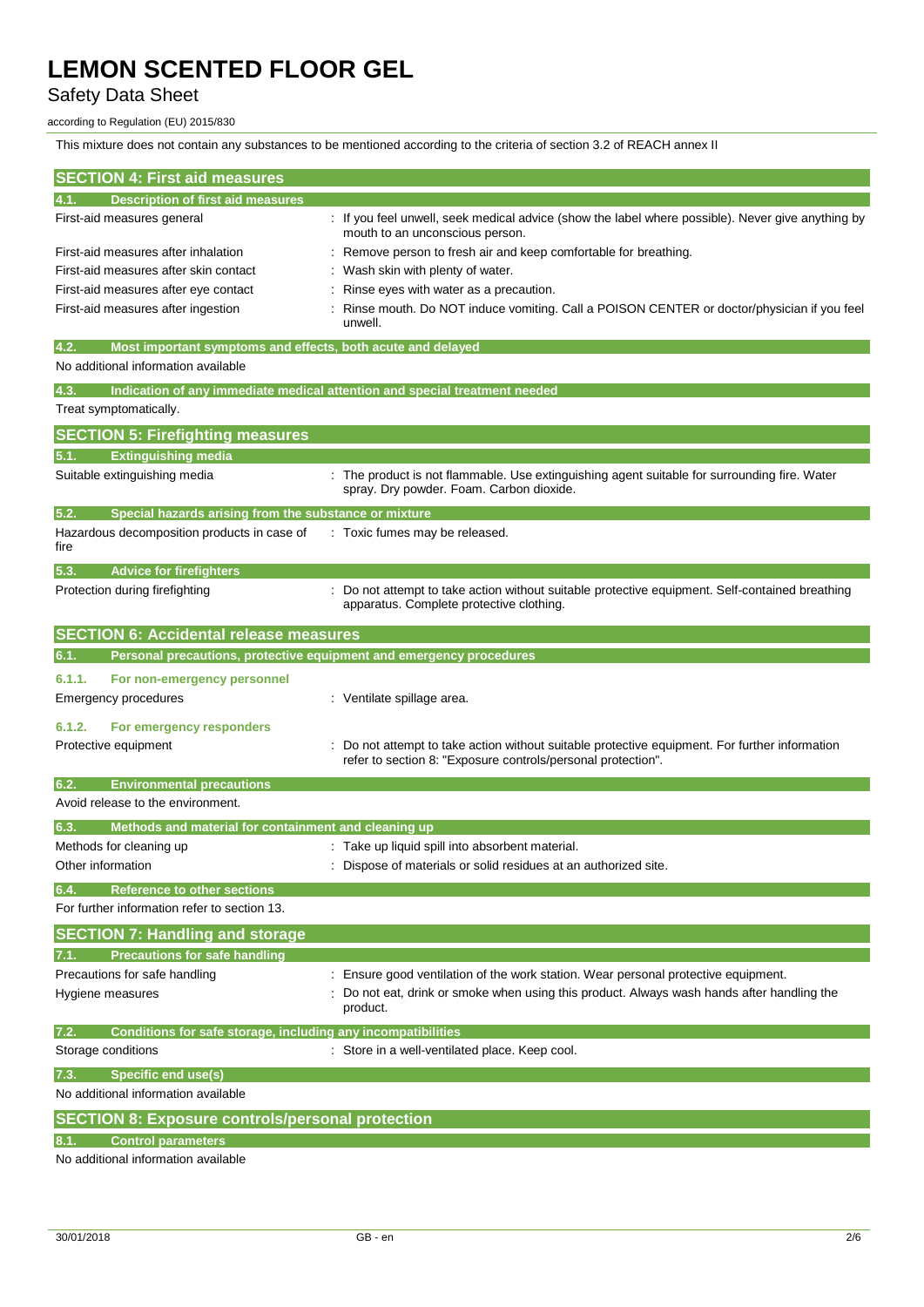Safety Data Sheet

according to Regulation (EU) 2015/830

## **8.2. Exposure controls**

### **Appropriate engineering controls:**

Ensure good ventilation of the work station.

#### **Hand protection:**

Protective gloves. Rubber (natural or latex), Neoprene, Polyvinyl chloride (PVC) are recommended.

#### **Eye protection:**

Tight-fitting Safety glasses

### **Skin and body protection:**

Wear suitable protective clothing

#### **Respiratory protection:**

In case of insufficient ventilation, wear suitable respiratory equipment

#### **Environmental exposure controls:**

Avoid release to the environment.

| <b>SECTION 9: Physical and chemical properties</b>            |                                  |
|---------------------------------------------------------------|----------------------------------|
|                                                               |                                  |
| 9.1.<br>Information on basic physical and chemical properties |                                  |
| Physical state                                                | : Liquid                         |
| Appearance                                                    | Yellow solid.                    |
| Colour                                                        | Yellow.                          |
| Odour                                                         | lemon odour.                     |
| Odour threshold                                               | No data available                |
| pH                                                            | $6.5 - 8$                        |
| Relative evaporation rate (butyl acetate=1)                   | No data available                |
| Melting point                                                 | Not applicable                   |
| Freezing point                                                | No data available                |
| Boiling point                                                 | >100 °C                          |
| Flash point                                                   | No data available                |
| Auto-ignition temperature                                     | No data available                |
| Decomposition temperature                                     | No data available                |
| Flammability (solid, gas)                                     | Not applicable                   |
| Vapour pressure                                               | No data available                |
| Relative vapour density at 20 °C                              | No data available                |
| Relative density                                              | No data available                |
| Density                                                       | $0.99 - 1.03$                    |
| Solubility                                                    | Soluble in water.                |
| Log Pow                                                       | No data available                |
| Viscosity, kinematic                                          | No data available                |
| Viscosity, dynamic                                            | 5500 - 7000 mPa.s                |
| Explosive properties                                          | Product is not explosive.        |
| Oxidising properties                                          | Oxidising solids Not applicable. |
| <b>Explosive limits</b>                                       | No data available                |
| 9.2.<br><b>Other information</b>                              |                                  |

## No additional information available

# **SECTION 10: Stability and reactivity**

### **10.1. Reactivity**

The product is non-reactive under normal conditions of use, storage and transport.

### **10.2. Chemical stability**

Stable under normal conditions.

### **10.3. Possibility of hazardous reactions**

No dangerous reactions known under normal conditions of use.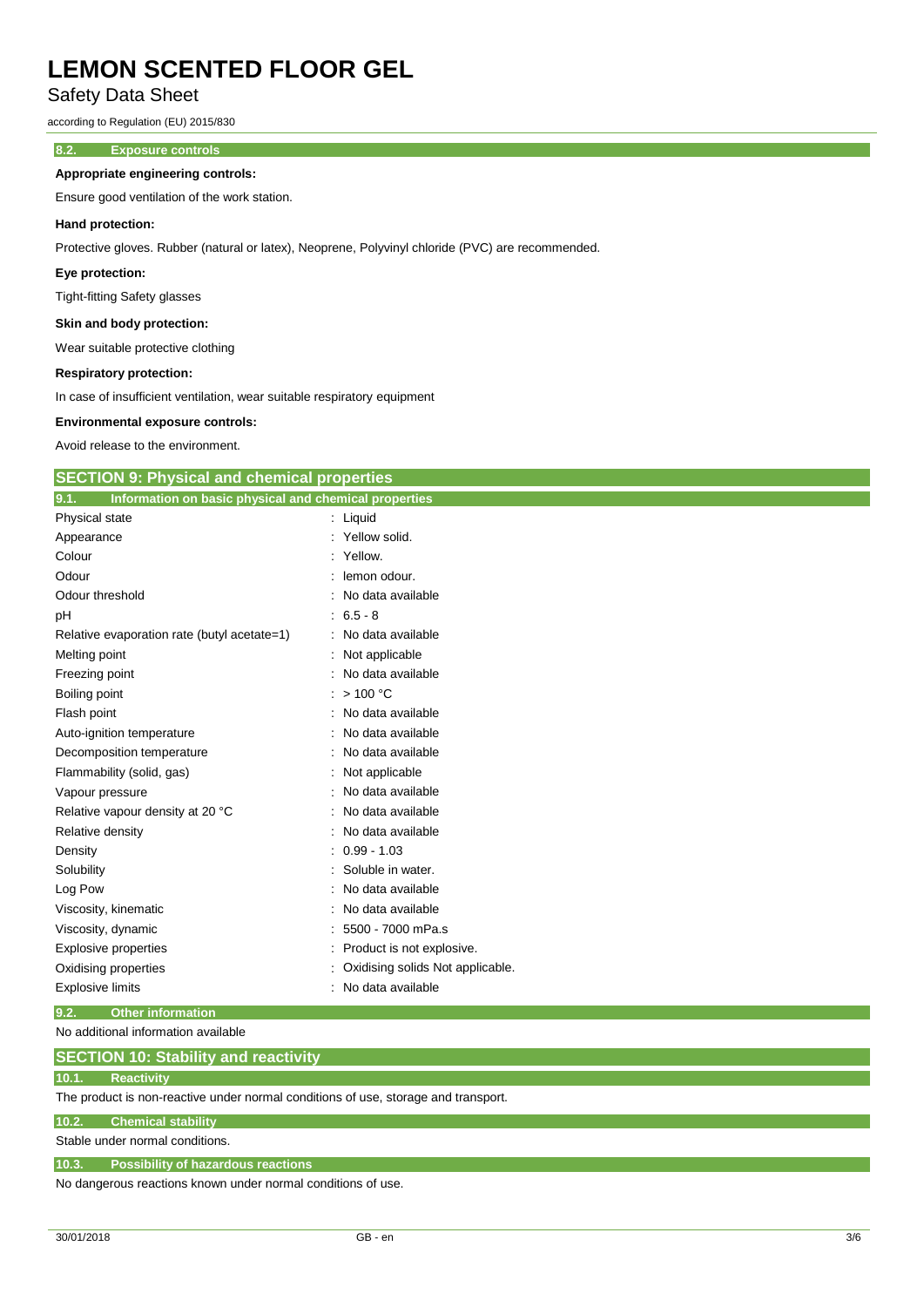# Safety Data Sheet

according to Regulation (EU) 2015/830

### **10.4. Conditions to avoid**

None under recommended storage and handling conditions (see section 7).

## **10.5. Incompatible materials**

No additional information available

# **10.6. Hazardous decomposition products**

No additional information available

| <b>SECTION 11: Toxicological information</b>          |                  |  |
|-------------------------------------------------------|------------------|--|
| 11.1.<br>Information on toxicological effects         |                  |  |
| Acute toxicity                                        | : Not classified |  |
| Skin corrosion/irritation                             | : Not classified |  |
|                                                       | pH: 6.5 - 8      |  |
| Serious eye damage/irritation                         | : Not classified |  |
|                                                       | pH: 6.5 - 8      |  |
| Respiratory or skin sensitisation                     | : Not classified |  |
| Germ cell mutagenicity                                | : Not classified |  |
| Carcinogenicity                                       | : Not classified |  |
| Reproductive toxicity                                 | : Not classified |  |
| Specific target organ toxicity (single exposure)      | : Not classified |  |
| Specific target organ toxicity (repeated<br>exposure) | : Not classified |  |
| Aspiration hazard                                     | : Not classified |  |

|                   | <b>SECTION 12: Ecological information</b> |                                                                                                                            |
|-------------------|-------------------------------------------|----------------------------------------------------------------------------------------------------------------------------|
| 12.1.             | <b>Toxicity</b>                           |                                                                                                                            |
| Ecology - general |                                           | : The product is not considered harmful to aquatic organisms nor to cause long-term adverse<br>effects in the environment. |

| 12.2.<br><b>Persistence and degradability</b> |                                                                                                                                                                                                                                                                                                                                                                                                   |
|-----------------------------------------------|---------------------------------------------------------------------------------------------------------------------------------------------------------------------------------------------------------------------------------------------------------------------------------------------------------------------------------------------------------------------------------------------------|
| <b>LEMON SCENTED FLOOR GEL</b>                |                                                                                                                                                                                                                                                                                                                                                                                                   |
| Persistence and degradability                 | The surfactant(s) contained in this preparation complies (comply) with the biodegradability<br>criteria as laid down in Regulation (EC) No. 648/2004 on detergents. Data to support this<br>assertion are held at the disposal of the competent authorities of the Member States and will<br>be made available to them, at their direct request or at the request of a detergent<br>manufacturer. |
| 12.3.<br><b>Bioaccumulative potential</b>     |                                                                                                                                                                                                                                                                                                                                                                                                   |
| No additional information available           |                                                                                                                                                                                                                                                                                                                                                                                                   |

### **12.4. Mobility in soil**

No additional information available

| 12.5. | <b>Results of PBT and vPvB assessment</b> |                                                                         |
|-------|-------------------------------------------|-------------------------------------------------------------------------|
|       | <b>LEMON SCENTED FLOOR GEL</b>            |                                                                         |
|       | Results of PBT assessment                 | This product does not contain any substances classified as PBT or vPvB. |
|       |                                           |                                                                         |

| 12.6. | Other adverse effects                      |  |  |
|-------|--------------------------------------------|--|--|
|       | No additional information available        |  |  |
|       | <b>SECTION 13: Disposal considerations</b> |  |  |

**13.1. Waste treatment methods**

Regional legislation (waste) : Disposal must be done according to official regulations.

## **SECTION 14: Transport information**

In accordance with ADR / RID / IMDG / IATA / ADN

| 14.1.         | UN number |                  |  |
|---------------|-----------|------------------|--|
| UN-No. (ADR)  |           | : Not applicable |  |
| UN-No. (IMDG) |           | Not applicable   |  |
| UN-No. (IATA) |           | : Not applicable |  |
|               |           |                  |  |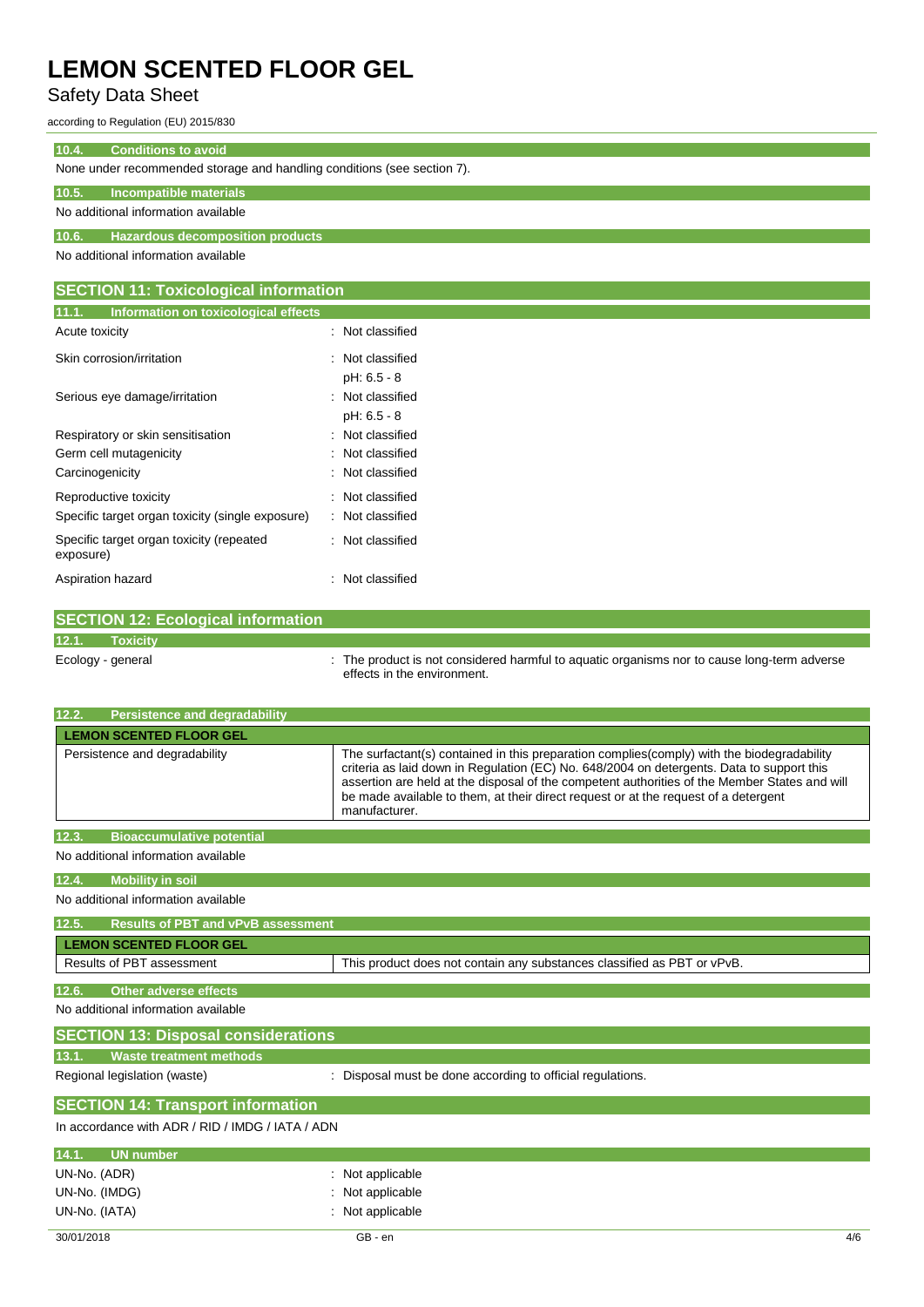# Safety Data Sheet

| according to Regulation (EU) 2015/830                                                                   |                                        |  |
|---------------------------------------------------------------------------------------------------------|----------------------------------------|--|
| UN-No. (ADN)                                                                                            | : Not applicable                       |  |
| UN-No. (RID)                                                                                            | : Not applicable                       |  |
| 14.2.<br>UN proper shipping name                                                                        |                                        |  |
| Proper Shipping Name (ADR)                                                                              | : Not applicable                       |  |
| Proper Shipping Name (IMDG)                                                                             | Not applicable                         |  |
| Proper Shipping Name (IATA)                                                                             | Not applicable                         |  |
| Proper Shipping Name (ADN)                                                                              | Not applicable                         |  |
| Proper Shipping Name (RID)                                                                              | Not applicable                         |  |
| <b>Transport hazard class(es)</b><br>14.3.                                                              |                                        |  |
| <b>ADR</b>                                                                                              |                                        |  |
| Transport hazard class(es) (ADR)                                                                        | : Not applicable                       |  |
| <b>IMDG</b>                                                                                             |                                        |  |
| Transport hazard class(es) (IMDG)                                                                       | : Not applicable                       |  |
|                                                                                                         |                                        |  |
| <b>IATA</b>                                                                                             |                                        |  |
| Transport hazard class(es) (IATA)                                                                       | : Not applicable                       |  |
|                                                                                                         |                                        |  |
| <b>ADN</b>                                                                                              |                                        |  |
| Transport hazard class(es) (ADN)                                                                        | : Not applicable                       |  |
|                                                                                                         |                                        |  |
| <b>RID</b>                                                                                              |                                        |  |
| Transport hazard class(es) (RID)                                                                        | : Not applicable                       |  |
| 14.4.<br><b>Packing group</b>                                                                           |                                        |  |
| Packing group (ADR)                                                                                     | : Not applicable                       |  |
| Packing group (IMDG)                                                                                    | Not applicable                         |  |
| Packing group (IATA)                                                                                    | Not applicable                         |  |
| Packing group (ADN)                                                                                     | Not applicable                         |  |
| Packing group (RID)                                                                                     | : Not applicable                       |  |
| 14.5.<br><b>Environmental hazards</b>                                                                   |                                        |  |
| Dangerous for the environment                                                                           | : No                                   |  |
| Marine pollutant                                                                                        | : No                                   |  |
| Other information                                                                                       | No supplementary information available |  |
| 14.6.<br><b>Special precautions for user</b>                                                            |                                        |  |
|                                                                                                         |                                        |  |
| - Overland transport                                                                                    |                                        |  |
| Not applicable                                                                                          |                                        |  |
| - Transport by sea                                                                                      |                                        |  |
| Not applicable                                                                                          |                                        |  |
| - Air transport                                                                                         |                                        |  |
| Not applicable                                                                                          |                                        |  |
|                                                                                                         |                                        |  |
| - Inland waterway transport                                                                             |                                        |  |
| Not applicable                                                                                          |                                        |  |
| - Rail transport                                                                                        |                                        |  |
| Not applicable                                                                                          |                                        |  |
| Transport in bulk according to Annex II of MARPOL and the IBC Code<br>14.7.                             |                                        |  |
| Not applicable                                                                                          |                                        |  |
| <b>SECTION 15: Regulatory information</b>                                                               |                                        |  |
| Safety, health and environmental regulations/legislation specific for the substance or mixture<br>15.1. |                                        |  |
| 15.1.1.<br><b>EU-Regulations</b>                                                                        |                                        |  |
| Contains no REACH substances with Annex XVII restrictions                                               |                                        |  |
|                                                                                                         |                                        |  |

Contains no substance on the REACH candidate list